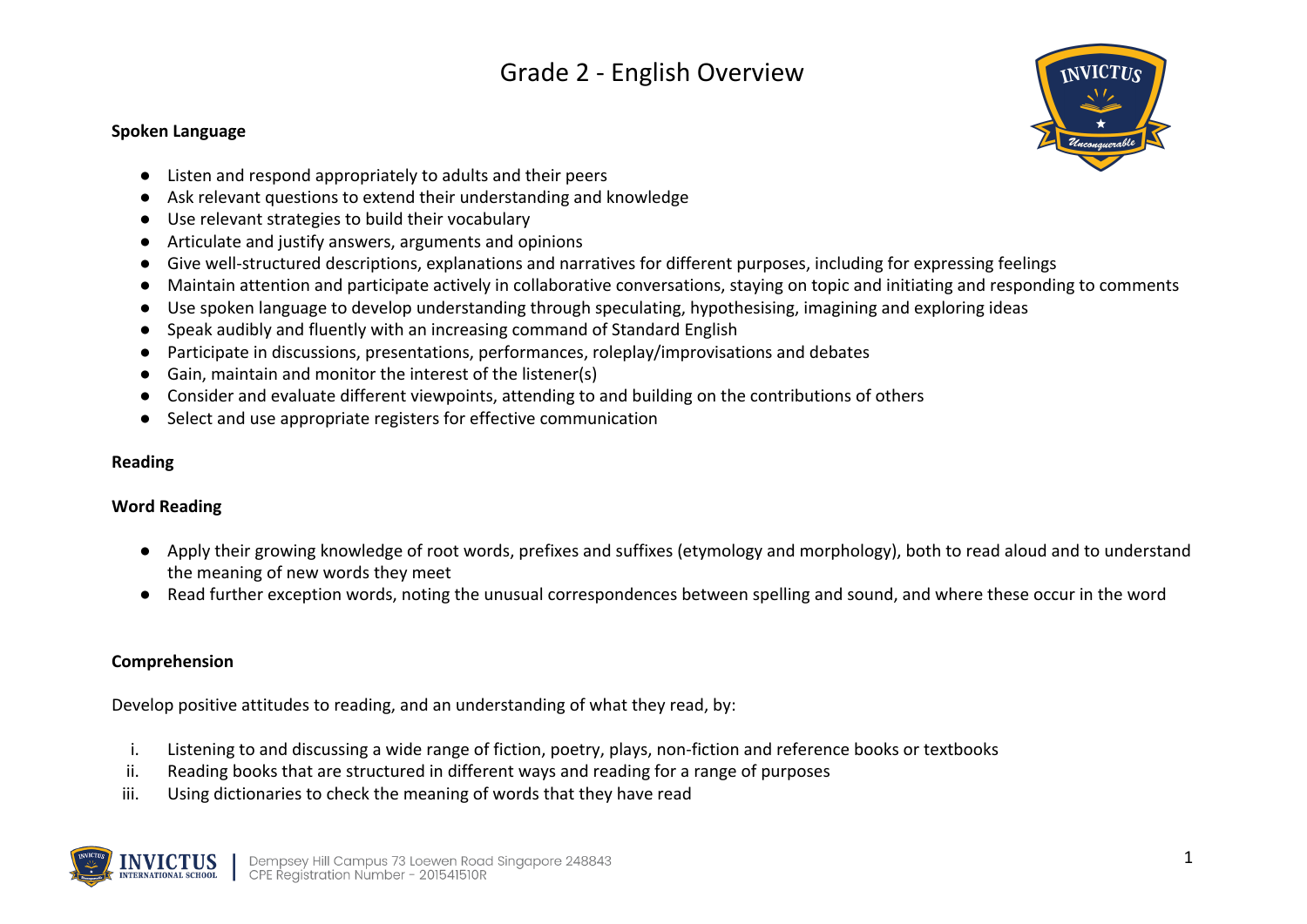- iv. Increasing their familiarity with a wide range of books, including fairy stories, myths and legends, and retelling some
- v. Identifying themes and conventions in a wide range of books
- vi. Preparing poems and play scripts to read aloud and to perform, showing understanding through intonation, tone, volume and action
- vii. Discussing words and phrases that capture the reader's interest and imagination
- viii. Recognising some different forms of poetry

Understand what they read, in books they can read independently, by:

- i. Checking that the text makes sense to them, discussing their understanding and explaining the meaning of words in context
- ii. Asking questions to improve their understanding of a text
- iii. Drawing inferences such as inferring characters' feelings, thoughts and motives from their actions, and justifying inferences with evidence
- iv. Predicting what might happen from details stated and implied
- v. Identifying main ideas drawn from more than 1 paragraph and summarising these
- vi. Identifying how language, structure, and presentation contribute to meaning
	- Retrieve and record information from non-fiction
	- Participate in discussion about both books that are read to them and those they can read for themselves, taking turns and listening to what others say

## **Writing**

## **Spelling**

- Use further prefixes and suffixes and understand how to add them
- Spell further homophones
- Spell words that are often misspelt
- Place the possessive apostrophe accurately in words with regular plurals and in words with irregular plurals
- Use the first 2 or 3 letters of a word to check its spelling in a dictionary
- Write from memory simple sentences, dictated by the teacher, that include words and punctuation taught so far

### **Handwriting and Presentation**

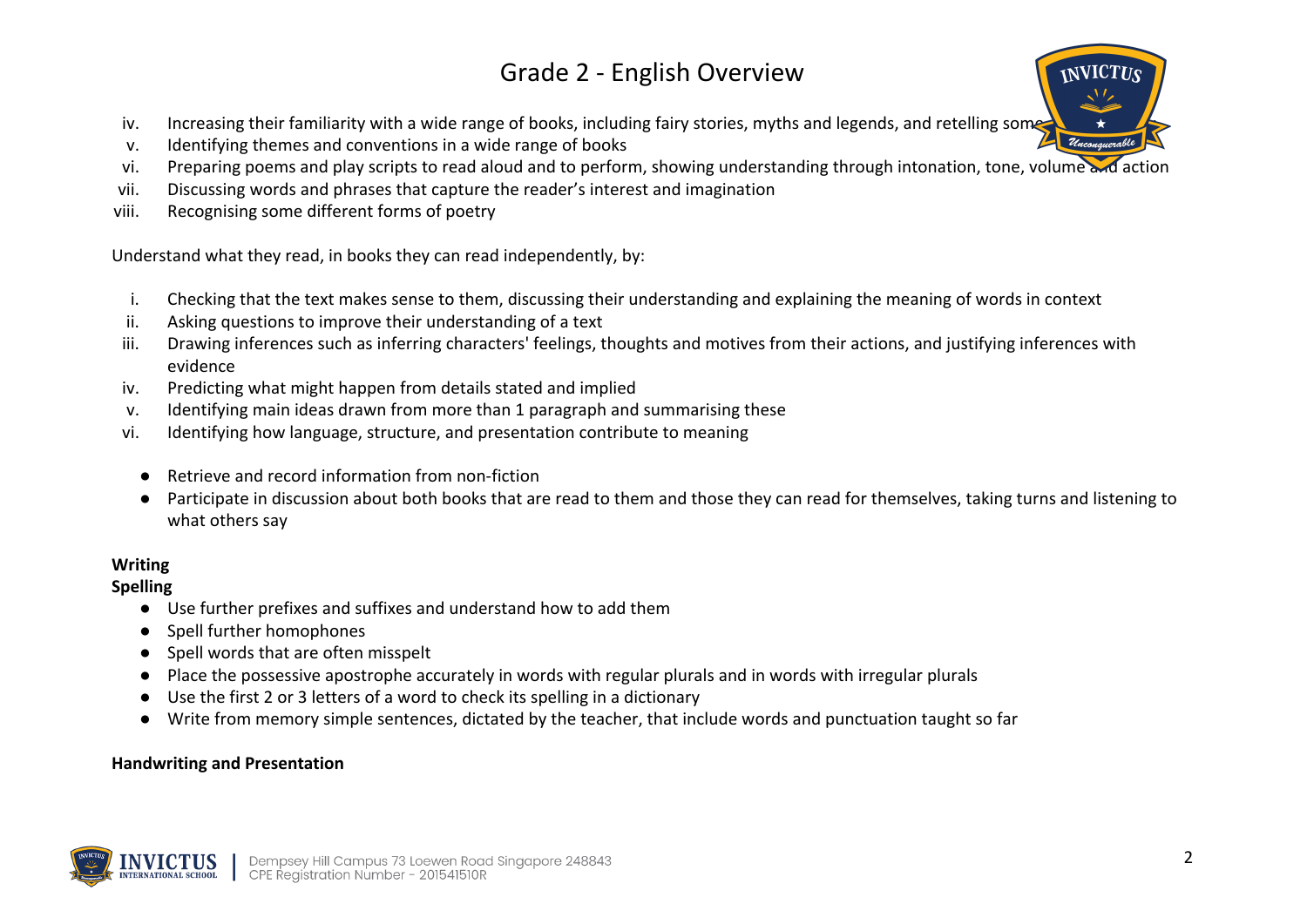

- Use the diagonal and horizontal strokes that are needed to join letters and understand which letters, when adjacent to one another, are best left unjoined
- Increase the legibility, consistency and quality of their handwriting

### **Composition**

Plan their writing by:

- i. Discussing writing similar to that which they are planning to write in order to understand and learn from its structure, vocabulary and grammar
- ii. Discussing and recording ideas

### Draft and write by:

- i. Composing and rehearsing sentences orally (including dialogue), progressively building a varied and rich vocabulary and an increasing range of sentence structures
- ii. Organising paragraphs around a theme
- iii. In narratives, creating settings, characters and plot
- iv. In non-narrative material, using simple organisational devices

Evaluate and edit by:

- i. Assessing the effectiveness of their own and others' writing and suggesting improvements
- ii. Proposing changes to grammar and vocabulary to improve consistency, including the accurate use of pronouns in sentences
- Proofread for spelling and punctuation errors
- Read their own writing aloud, to a group or the whole class, using appropriate intonation and controlling the tone and volume so that the meaning is clear